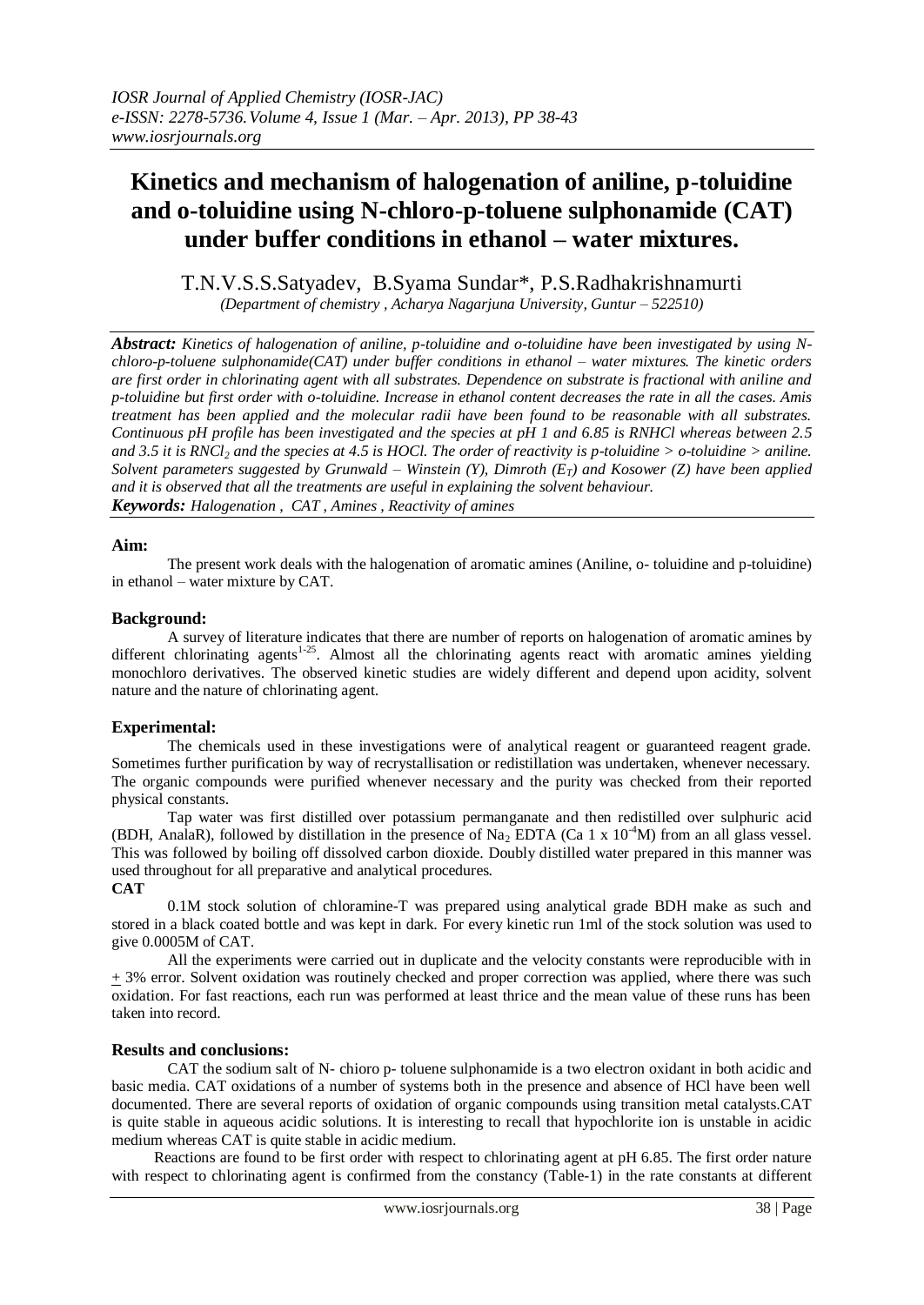initial concentrations of chlorinating agent. Moreover a plot of log(a-x) vs time is linear confirming the first order dependence on chlorinating agent.

| $TARI.E-1$                                                                                                                                                                                               |               |                         |  |
|----------------------------------------------------------------------------------------------------------------------------------------------------------------------------------------------------------|---------------|-------------------------|--|
| [Substrate] = 0.0062M; [KH <sub>2</sub> PO <sub>4</sub> ] = 0.01M; [Na <sub>2</sub> HPO <sub>4</sub> ] = 0.01M; Temp. 35 <sup>0</sup> C; C <sub>2</sub> H <sub>5</sub> OH – H <sub>2</sub> O = 10% - 90% |               |                         |  |
| <b>Substrate</b>                                                                                                                                                                                         | <b>ICATIM</b> | $k_1 x 10^2 (min^{-1})$ |  |

| vuvsu au    | $\sum_{i=1}^{n}$ | $\mathbf{A}$ $\mathbf{A}$<br>,,,,,,,,                                                                                                                                                                                              |
|-------------|------------------|------------------------------------------------------------------------------------------------------------------------------------------------------------------------------------------------------------------------------------|
| P-Toluidine | 0.00025          | 3.809                                                                                                                                                                                                                              |
|             | 0.0005           | 3.518                                                                                                                                                                                                                              |
|             | 0.001            | 3.609                                                                                                                                                                                                                              |
|             |                  | $\lambda$ , and the set of the set of the set of the set of the set of the set of the set of the set of the set of the set of the set of the set of the set of the set of the set of the set of the set of the set of the set of t |

 An increase in rate of reaction is observed with increase in the concentration of substrates p-toluidine, o-toluidine and aniline (Table-2).The plots of log k vs log S were linear unit slope indicating first order dependence in o-toluidine and fractional order dependence in p-toluidine and aniline. The effect of variation in the percentage of ethanol on the reaction rate has been studied and there is uniform retardation in all the cases (Table-3). A plot of log k vs  $1/D$  is linear. The molecular radius has been calculated using Amis<sup>26</sup> equation and the values are reasonable for bimolecular reactions in all the three cases.

| $TARI.E-2$                                                                                                                                                          |
|---------------------------------------------------------------------------------------------------------------------------------------------------------------------|
| Effect of varying concentration of substrate on reaction rate                                                                                                       |
| $[CAT] = 5.0 \times 10^{-4}M$ ; $[Na2HPO4] = 0.01M$ ; $[KH2PO4] = 0.01M$ ; Temp. 35 <sup>0</sup> C; C <sub>2</sub> H <sub>3</sub> OH - H <sub>2</sub> O = 10% - 90% |

| <b>Substrate</b> | [Substrate]M | $k_1 \times 10^2$ (min <sup>-1</sup> ) |
|------------------|--------------|----------------------------------------|
| P-Toluidine      | 0.0015       | 1.265                                  |
|                  | 0.0031       | 2.542                                  |
|                  | 0.0062       | 3.518                                  |
|                  | 0.0125       | 7.030                                  |
| o-Toluidine      | 0.0066       | 1.043                                  |
|                  | 0.0131       | 2.038                                  |
|                  | 0.0254       | 3.555                                  |
|                  | 0.0514       | 7.000                                  |
| Aniline          | 0.0064       | 1.910                                  |
|                  | 0.0124       | 3.022                                  |
|                  | 0.0252       | 4.817                                  |
|                  | 0.0500       | 8.606                                  |

**TABLE-3**

**Variation in dielectric constant at pH 6.85**  $[CAT] = 0.0005M$ ;  $[KH_2PO_4] = 0.01M$ ;  $[Na_2HPO_4] = 0.01M$ ;  $Temp. = 35^{\circ}C$ 

| <b>Substrate</b>          | $C_2H_5OH - H_2O$ | $k_1x10^2$ (min <sup>-1</sup> ) |
|---------------------------|-------------------|---------------------------------|
| $[O-Toluidine] = 0.05M$   | $10\% - 90\%$     | 7.001                           |
|                           | 15% - 85%         | 5.499                           |
|                           | $20\% - 80\%$     | 4.373                           |
|                           | 25% - 75%         | 3.561                           |
| [p-Toluidine] = $0.0062M$ | $10\% - 90\%$     | 3.518                           |
|                           | 15% - 85%         | 2.870                           |
|                           | $20\% - 80\%$     | 2.245                           |
|                           | 25% - 75%         | 1.756                           |
| $[Animal] = 0.05M$        | $10\% - 90\%$     | 8.606                           |
|                           | 15% - 85%         | 6.736                           |
|                           | $20\% - 80\%$     | 4.516                           |
|                           | 25% - 75%         | 3.194                           |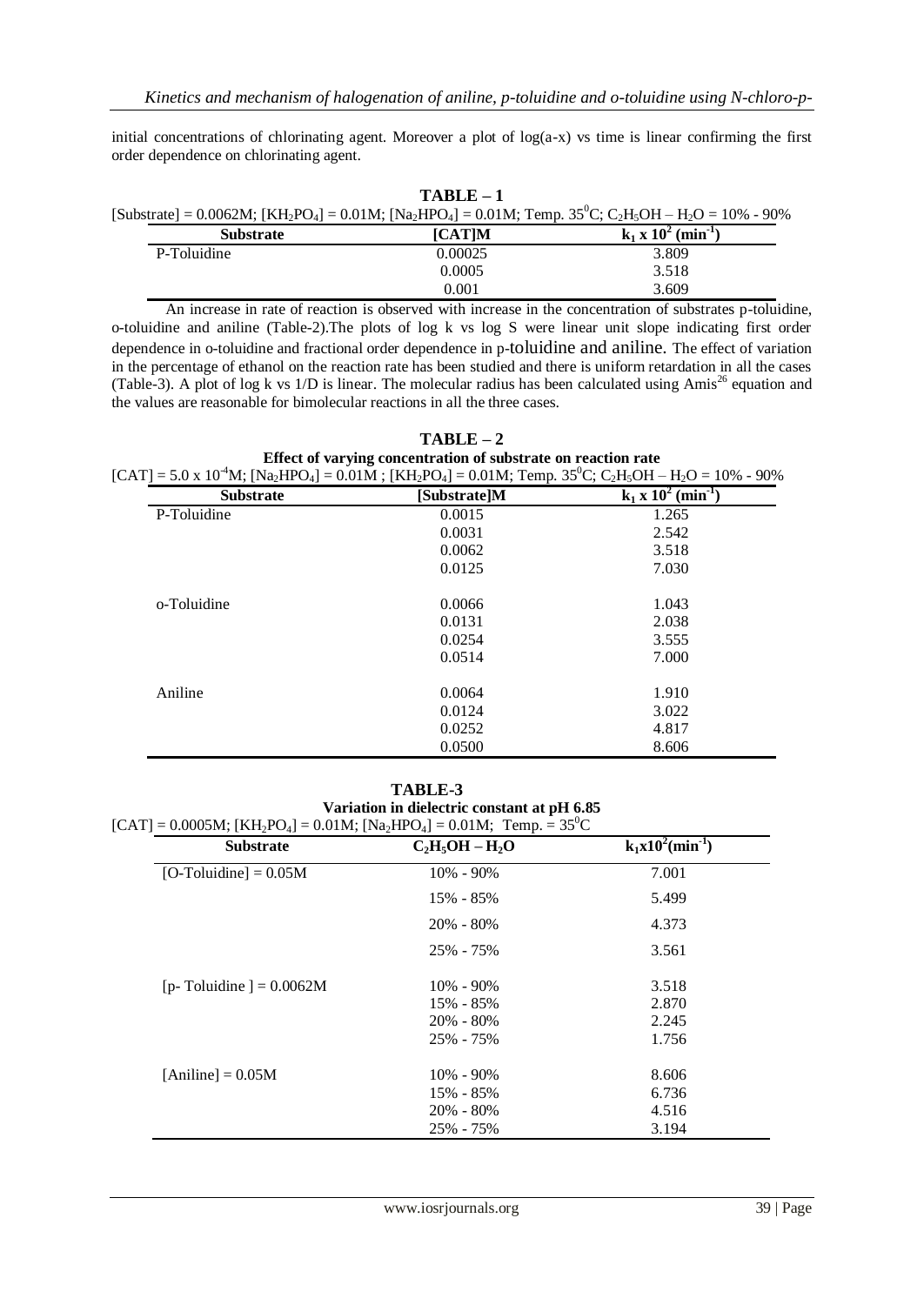### **pH profile and nature of CAT species:**

Experiments have been carried out at various pH values to determine the nature of CAT species in the present investigation. A continuous pH profile has been investigated in aqueous ethanol medium in order to throw light on the likely chlorinating species at various pH levels.

| $TABLE-4$                  |         |                            |                                                          |  |
|----------------------------|---------|----------------------------|----------------------------------------------------------|--|
| $[o$ -Toluidine] = $0.05M$ |         | Temp. = $35^0C$            |                                                          |  |
| pH                         | [CAT]M  | $k_1x10^2$<br>$(min^{-1})$ | $k_2x10^2$<br>$(litre\text{-}mole^{-1}\text{-}min^{-1})$ |  |
| 1                          | 0.00025 | 8.31                       |                                                          |  |
|                            | 0.0005  | 8.40                       |                                                          |  |
|                            | 0.001   | 8.57                       |                                                          |  |
| 2.7                        | 0.00025 |                            | 1.221                                                    |  |
|                            | 0.0005  |                            | 1.194                                                    |  |
|                            | 0.001   |                            | 1.173                                                    |  |
| 2.82                       | 0.00025 |                            | 1.072                                                    |  |
|                            | 0.0005  |                            | 1.093                                                    |  |
|                            | 0.001   |                            | 1.113                                                    |  |
| 4.5                        | 0.00025 | 37.90                      |                                                          |  |
|                            | 0.0005  | 40.81                      |                                                          |  |
|                            | 0.001   | 46.60                      |                                                          |  |
| 6.85                       | 0.00025 | 6.936                      |                                                          |  |
|                            | 0.0005  | 7.001                      |                                                          |  |
|                            | 0.001   | 7.015                      |                                                          |  |

As the rate constant data in the Table-10 shows that the order on CAT is unity upto pH 2.5. The monomeric species RNHCl is important at this pH range which is quite in consonance with the earlier reports by Radhakrishnamurti and Prasada Rao<sup>27</sup> and Mahadevappa<sup>28</sup>.

After pH 2.5 there is change of order on CAT to second order dependence , upto pH 3.5. Second order rate constants computed at pH 2.7 and at pH 2.82 are fairly constant over a four fold variation of CAT. Hence, it is reasonable to believe that the active species is dichloramine-T at this pH range and the equilibrium, becomes kinetically important. This has been confirmed by other investigators like Higuchi<sup>29</sup> and Radhakrishnamurti  $et.a<sup>30</sup>$ .

## $2RNHCl$   $\longrightarrow RNCl_2 + RNH_2$

The order on CAT becomes unity at pH 4.5. The rate attains a maximum value at this pH and then decreases as one goes to higher pH. The species has been postulated to be as HOCl at pH 4.5 by Mushram and others<sup>31</sup>. The rate constant data at pH 6.85 also confirms first order kinetics on CAT. The species is RNHCl. Thus the rate profile indicates that the report of Kucsman<sup>32</sup> is reasonably valid regarding reactivity order.

#### HOCl > DCT > RNHCl

Thus in aqueous acid solutions the possible species are sodium salt of CAT, RNHCl, RNCl $_2$  and HOCl and the formation of each species is pH dependent. All these observations are quite in conformity with the work of Bishop and Jennings $^{33}$ .

## **Application of Hammett<sup>34</sup> equation:**

A number of empirical models have been employed for studying the effect of structure on rates of reactions of organic compounds. The most successful models are linear free energy relationships enunciated by Hammett for aromatic compounds and modified by  $T\text{aff}^{35}$  for aliphatic compounds.

$$
\frac{\log k}{\log k_0} = \rho \sigma
$$

Where  $\sigma$  is substituent constant  $\rho$  is reaction constant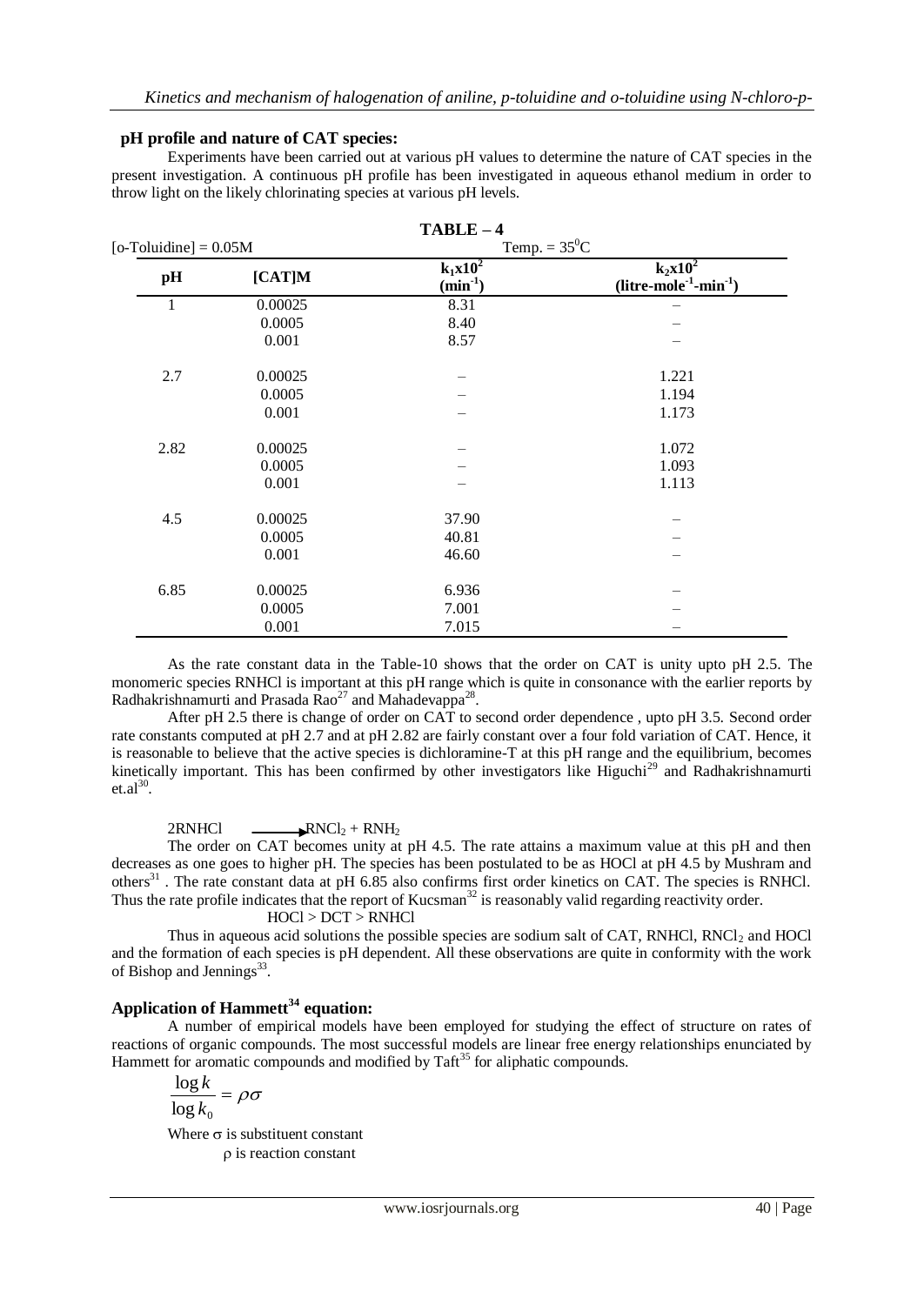An approximate discussion can be made regarding structure and reactivity of the three compounds studied viz., aniline, o-toluidine and p-toluidine. The reaction is mainly electrophilic substitution process yielding halogenated products. Aniline is essentially a system where ortho and para positions have high electron densities. Hence, for the purpose of comparison with ortho toluidine and p-toluidine partial rate for aniline is used by dividing the obtained rate constant by two, the reason being electron densities at ortho and para positions are equal. This approximation is necessary for comparing halogenated products obtained in three systems.

The information in Table-5 has been used for the purpose of discussion on structure and reactivity.

| $TABLE-5$                                         |         |           |  |
|---------------------------------------------------|---------|-----------|--|
| <b>Structure on reactivity</b>                    |         |           |  |
| $k_1 x 10^2 (min^{-1})$<br><b>Substrate</b><br>σ. |         |           |  |
| p-Toluidine                                       | 3.59    | $-0.31$   |  |
| o-Toluidine                                       | 1.043   | $-0.08**$ |  |
| Aniline                                           | $0.95*$ | 0.00      |  |

\* indicates partial rate constant for aniline.

\*\* indicates  $\sigma_{+}$  value corrected for ortho effect.

Plot of log k vs  $\sigma_{+}$  has been found to be linear with a slope of -2. Thus the  $\rho$  value -2 indicates an ionic electrophilic halogenation process.

Thus the process of halogenation can be treated as follows:



The following rate law can explain the observed kinetic orders.

RNHCl + S  $\underline{\underline{K\rightarrow}}$  Complex  $\underline{\underline{K\rightarrow}}$  Products  $Rate = k[C] = k K[\text{RNHCl}][S]$ Replacing [RNHCl] by  $[RNHC1]_T$ We get  $Rate = k K[RNHCl]_{T}[S]/1+k[S]$ K k

This equation explain the observed unit order with o-toluidine and fractional order observed with aniline and p-toluidine.

| $TABLE - 6$      |                        |                         |         |
|------------------|------------------------|-------------------------|---------|
| <b>Substrate</b> | <b>Ethanol</b> – Water | $k_1 x 10^2 (min^{-1})$ | Y       |
| p-Toluidine      | $10\% - 90\%$          | 3.518                   | $+3.31$ |
|                  | 15% - 85%              | 2.870                   | $+3.19$ |
|                  | $20\% - 80\%$          | 2.245                   | $+3.05$ |
|                  | 25% - 75%              | 1.756                   | $+2.91$ |
| o-Toluidine      | $10\% - 90\%$          | 7.001                   | $+3.31$ |
|                  | 15% - 85%              | 5.499                   | $+3.19$ |
|                  | $20\% - 80\%$          | 4.373                   | $+3.05$ |
|                  | 25% - 75%              | 3.561                   | $+2.91$ |
| Aniline          | $10\% - 90\%$          | 8.606                   | $+3.31$ |
|                  | 15% - 85%              | 6.736                   | $+3.19$ |
|                  | $20\% - 80\%$          | 4.516                   | $+3.05$ |
|                  | 25% - 75%              | 3.194                   | $+2.91$ |

## **Application of Grunwald - Winstein treatment<sup>36</sup>**

Plots of log k vs Y in all the cases are linear.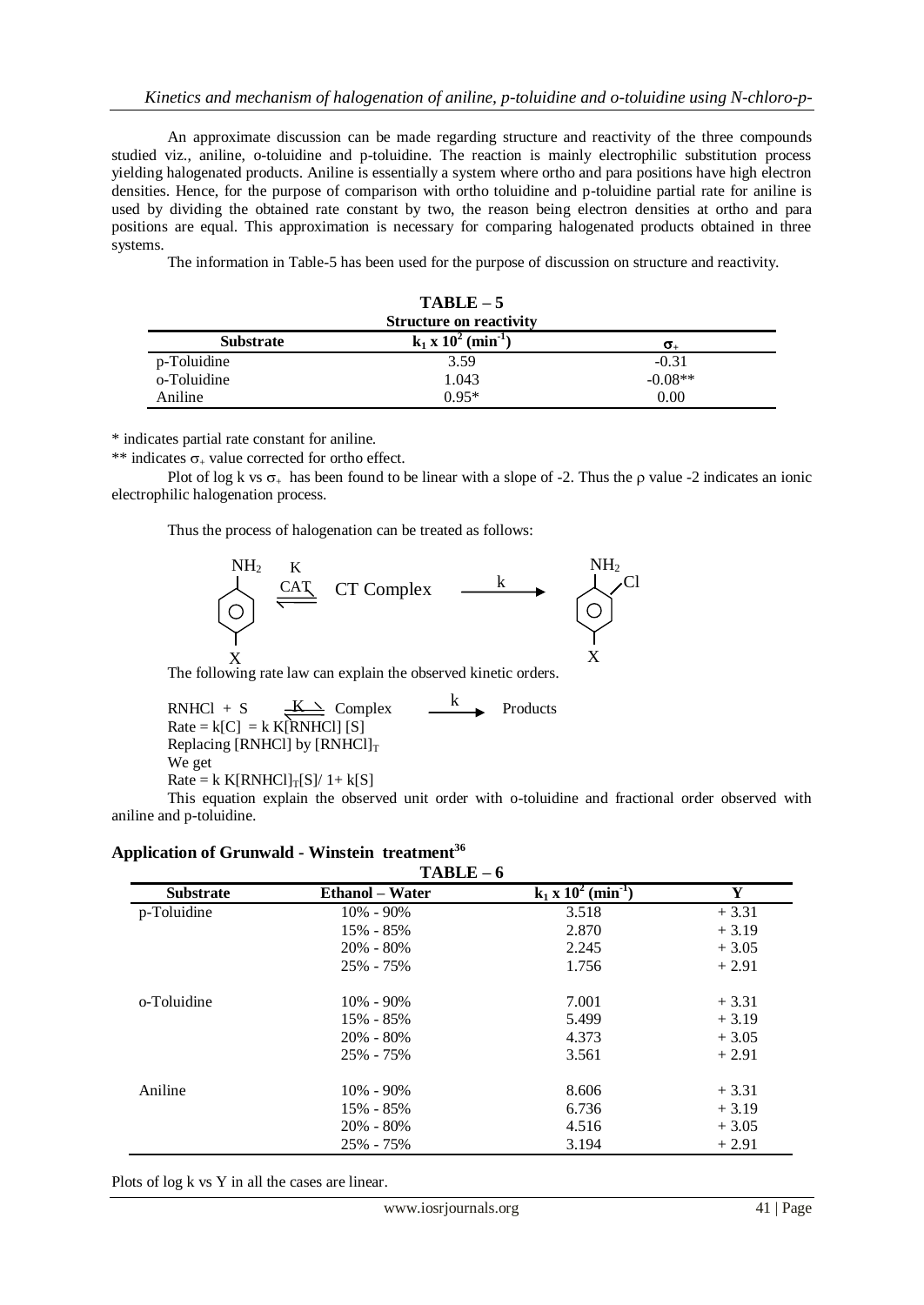According to Grunwald and Winstein log  $k/k_0 = mY$ ,

where m is characteristic of substrate and is usually unity. Y denotes the ionizing power of the solvent. It is interesting that all the plots are linear indicating that decrease in ionizing power decreases the kinetic rate.

| $TABLE - 7$      |                        |                         |      |  |
|------------------|------------------------|-------------------------|------|--|
| <b>Substrate</b> | <b>Ethanol</b> – Water | $k_1 x 10^2 (min^{-1})$ | Z    |  |
| p-Toluidine      | $10\% - 90\%$          | 3.518                   | 94.0 |  |
|                  | 15% - 85%              | 2.870                   | 93.5 |  |
|                  | $20\% - 80\%$          | 2.245                   | 93.1 |  |
| o-Toluidine      | $10\% - 90\%$          | 7.001                   | 94.0 |  |
|                  | 15% - 85%              | 5.499                   | 93.5 |  |
|                  | $20\% - 80\%$          | 4.373                   | 93.1 |  |
| Aniline          | $10\% - 90\%$          | 8.606                   | 94.0 |  |
|                  | 15% - 85%              | 6.736                   | 93.5 |  |
|                  | $20\% - 80\%$          | 4.516                   | 93.1 |  |

# **Application of Dimroth<sup>37</sup> parameter (ET) and Kosower<sup>38</sup> factor:**

**TABLE – 8**

| <b>Substrate</b> | .<br><b>Ethanol</b> – Water | $k_1 \times 10^2$ (min <sup>-1</sup> ) | ${\bf E_T}$ |
|------------------|-----------------------------|----------------------------------------|-------------|
| p-Toluidine      | $10\% - 90\%$               | 3.518                                  | 61.9        |
|                  | 15% - 85%                   | 2.870                                  | 61.3        |
|                  | $20\% - 80\%$               | 2.245                                  | 60.8        |
| o-Toluidine      | $10\% - 90\%$               | 7.001                                  | 61.9        |
|                  | 15% - 85%                   | 5.499                                  | 61.3        |
|                  | $20\% - 80\%$               | 4.373                                  | 60.8        |
| Aniline          | $10\% - 90\%$               | 8.606                                  | 61.9        |
|                  | 15% - 85%                   | 6.736                                  | 61.5        |
|                  | $20\% - 80\%$               | 4.516                                  | 60.8        |

An attempt has been made to apply Dimroth parameter  $(E_T)$  and Kosower factor (Z) in the present investigation. A very sensitive measure of solvent polarity is Kosower factor (Z). Dimroth proposed another solvent parameter E<sub>T</sub>. These values have been proposed basing on the theory that the solvent molecules have no time to adjust to the orientation. The solvent stabilization of the transition state is much less than that of the ground state. Sometimes it may lead to destabilization. Hence, solvent effects, are sensitive measures to know the electrostatic solvation of an ion pair or dipole and the transition energy is also effected by solvent effects.

Plots of log k vs Z and log k vs  $E_T$  have been found to be linear in all the systems. This confirms the applicability of above treatments in the present investigation.

#### **References**

- [1]. De La Mare, P.B.D. and Ridd, J.H. Aromatic Substitutions (Nitration and Halogenation) Butterwarths, London (1959).
- [2]. Pausacker K.H. and Scroggie. J.G. Aus. J.Chem., **12** (1959) 430.
- [3]. Chao and Cipriani, J.Org.Chem., **26** (1961) 1979.
- [4]. (a) Neale and Schepers, J.Org. Chem., **29(ii)** (1964) 390.
- (b) Neale and Schepers and Walsh, J.Org. Chem., **29(ii)** (1964) 3390.
- [5]. Gassman and Campbell, J.Am.Chem. Soc., **93**(1971) 2567.
- [6]. Gassman, Campbell and Fredrick, J.Am. Chem. Soc., **94**(1972) 3884.
- [7]. Gassman and Campbell, J.Am. Chem. Soc., **94**(1972) 3891.
- [8]. Haberfield and Denis Paul, J.Org.Chem., **41(19)** (1976) 3170.
- [9]. Radhakrishnamurti P.S. and Sahu S.N., Indian J.Chem., **14B** (1976) 898.
- [10]. Radhakrishnamurti P.S. and Prasada Rao., Indian J.Chem., **15A** (1977) 524.
- [11]. Ramanujam and Trieff., J.Chem. Soc., Parkin-II (1977) 1275.
- [12]. Misra S.A. Ph.D thesis, Berhumpur University (1982)
- [13]. Radhakrishnamurti P.S., Rath, N.K. and Panda, R.K. Indian J.Chem., **26A** (1987) 407.
- [14]. Bailer, J.C. et.al., Comprehensive Inorganic Chemistry, Pergaman, New York **2** (1973) Chap.26.
- [15]. Pati, S.C. and Sadangi, C.M. Indian J.Chem., **24A** (1985) 745.
- [16]. Thimme Gowda B and Jagan Mohan Rao P., J. Indian Chem. Soc., **66** (1989) 151.
- [17]. Chien-Kuang chen., Alfred G. Hortmann and Mohammad R. Marzabadi., J.Am.Chem.Soc., **110** (1988) 4829.
- [18]. Garbriela Barak and Yoel Sasson., J.Org. Chem., **54** (1989) 3484.